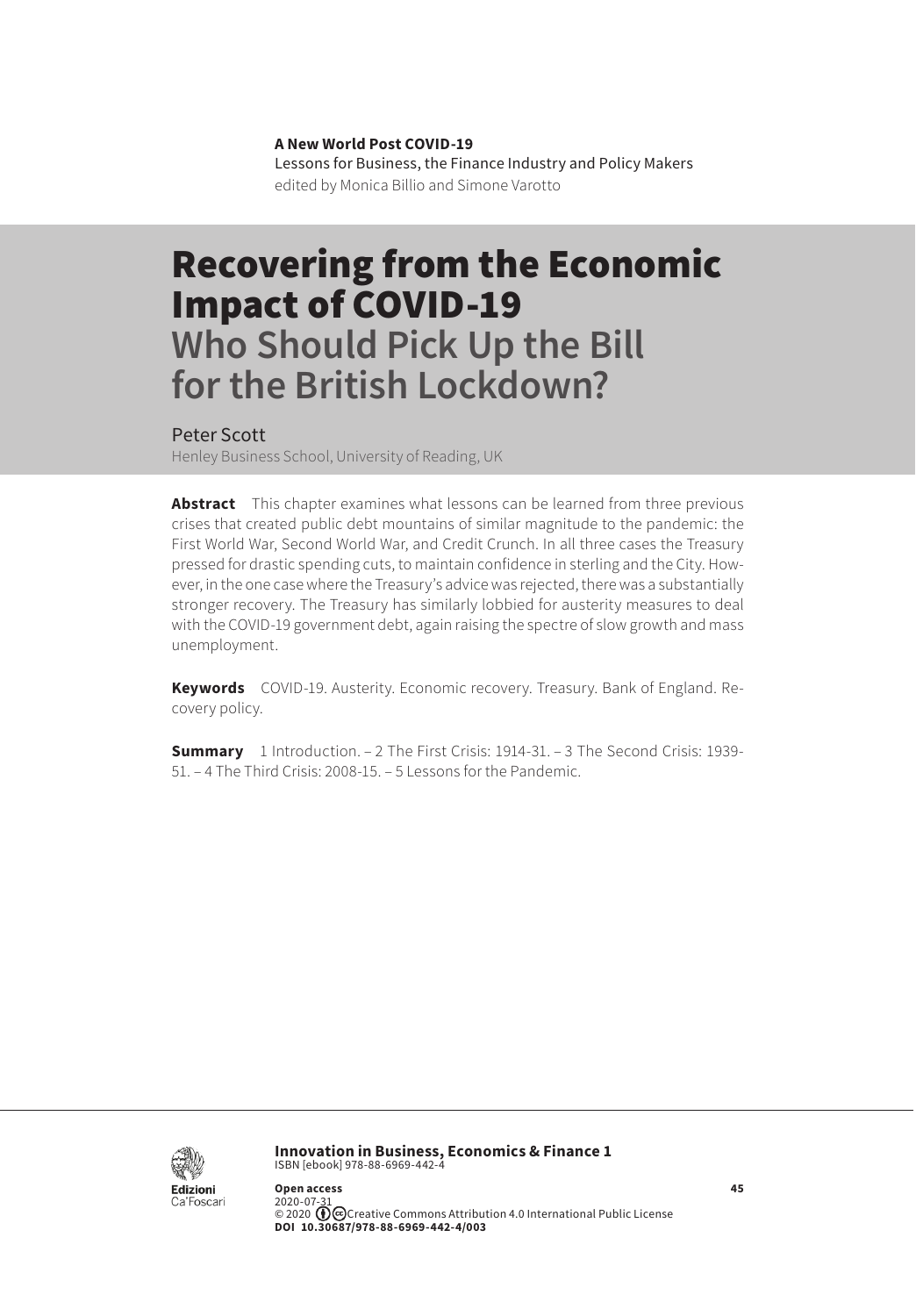#### <span id="page-1-0"></span>1 Introduction

Aside from its terrible human toll (which will have enduring impacts), the economic costs of the coronavirus pandemic will be catastrophic, both in the short and longer term. Can Britain learn anything from three previous episodes of international crises that massively increased its national debt, while destabilising the domestic and world economies: the First and Second World Wars and the Credit Crunch?

In some respects, the coronavirus pandemic is different from these crises – it inflicts no significant damage on physical infrastructure; it has not skewed industrial output towards a 'war economy', and – unlike the Credit Crunch – it has not laid bare more fundamental instabilities and insolvencies among key sectors and firms. However, in common with these crises, it will hugely inflate government debt, while generating further costs of economic reconstruction, to save businesses that are fundamentally solvent, but have been driven to the brink of collapse by the lock-down. Britain will also face a major expansion in unemployment and other welfare costs, at least in the short and medium term.

The previous crises are illuminating in showing the solutions that British policy-makers have repeatedly advocated. Influential voices (particularly the Treasury, Bank of England, and leading bankers and City figures) repeatedly advocated placing much of the burden of adjustment on lower income groups, via policies of savage deflation and public expenditure cuts. In only one case did politicians reject this advice, in the special circumstances of an electorate who had learned the lessons of the government response to the First World War aftermath and took the opportunity of the 1945 election to vote in a radical government, committed to social reconstruction and the welfare state.

# 2 The First Crisis: 1914-31

The First World War was both an unprecedented humanitarian disaster and a huge negative shock to the international economy. Both belligerents and neutral countries greatly expanded their industrial production, especially for staple commodities such as coal, iron and steel, and textiles (which formed the core of Britain's industrial base), creating a problem of massive excess capacity following the Armistice (Scott 2007, 74-85). Until the final months of war, it had been assumed that the outcome would probably be a stalemate, with a strong Germany possibly switching from a fighting war to an eco-

Thanks are due to Paloma Fernandez Perez, Daniel Raff, Andrew Smith, and Simone Varotto, for comments on earlier drafts. Any errors are mine.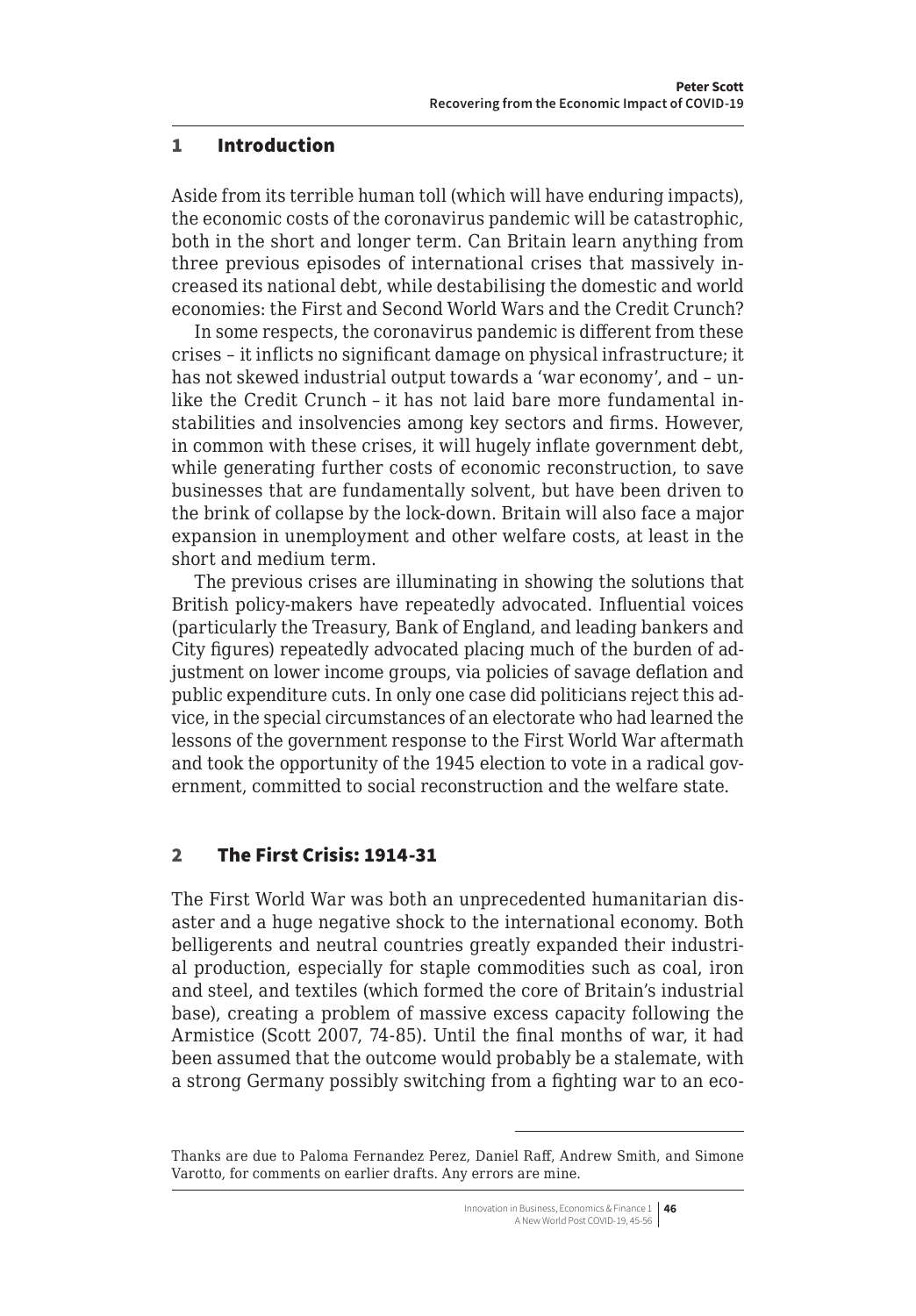nomic conflict with Britain (Cline 2017, 157-81). This challenge was to be addressed by policies of industrial reconstruction and job creation – partly via a massive building programme of 'homes for heroes' (state-subsidised municipal housing). However, the Treasury and Bank of England were strongly opposed to this strategy, which ran counter to their own plans for savage deflation, to bring the pound back to its pre-war gold standard parity and restore the City to its status as the world's main financial centre (Peden 2000, 125).

Germany's sudden military collapse in autumn 1918 enabled the Treasury and Bank of England to implement their deflationary strategy (Garside 1998, 27-9). This contrasted with the policies of most major European nations, including Germany, France, and Italy, which, to varying degrees, relied on inflationary policies to reduce their debt's real value. Adopting such a solution in Britain would have made a resumption of Bank of England co-ordination of the international gold standard impossible, while shattering ambitions for a resumption of the City's status as the world's leading financial center (that, in any case, proved illusory). It would have also adversely impacted the middle classes – the bedrock of Conservative electoral support – by drastically reducing the value of their fixed-interest stocks (Daunton 2002, 64-6). Sparing the middle-classes by focusing on paying off the debt nevertheless enraged the very constituency that the policy was designed to protect, as it entailed high taxation (by pre-1914 standards). The standard rate of income tax rose from 5.8% in 1913-14 to an interwar peak of 30% during the 1918-19/1921-22 tax years (Daunton 2002, 883-9). Top rates were much higher, but a failure to address growing tax avoidance/evasion allowed the super-rich to dodge a growing proportion of their taxes (Scott, forthcoming).

Returning to gold at pre-war parity ( $E1 = $4.86$ ) required substantial price falls to counter war-time inflation. However, the government's deflationary policy mainly acted to increase unemployment rather than reduce prices. Nevertheless, in April 1925 the Chancellor, Winston Churchill, took Britain back to gold at its old parity (which proved to be substantially over-valued). As John Maynard Keynes famously noted, what he estimated to be a 10% sterling overvaluation meant that:

whenever we sell anything abroad, either the foreign buyer has to pay 10 per cent *more in his money* or we have to accept 10 per cent *less in our money*. That is to say, we have to reduce our sterling prices, for coal or iron or shipping freights… by 10 per cent in order to be on a competitive level, unless prices rise elsewhere. (Keynes 1970, 23; emphasis in original)

Britain was a negative outlier in terms of its poor economic growth during the 1920s, largely as a result of deflationary policy – which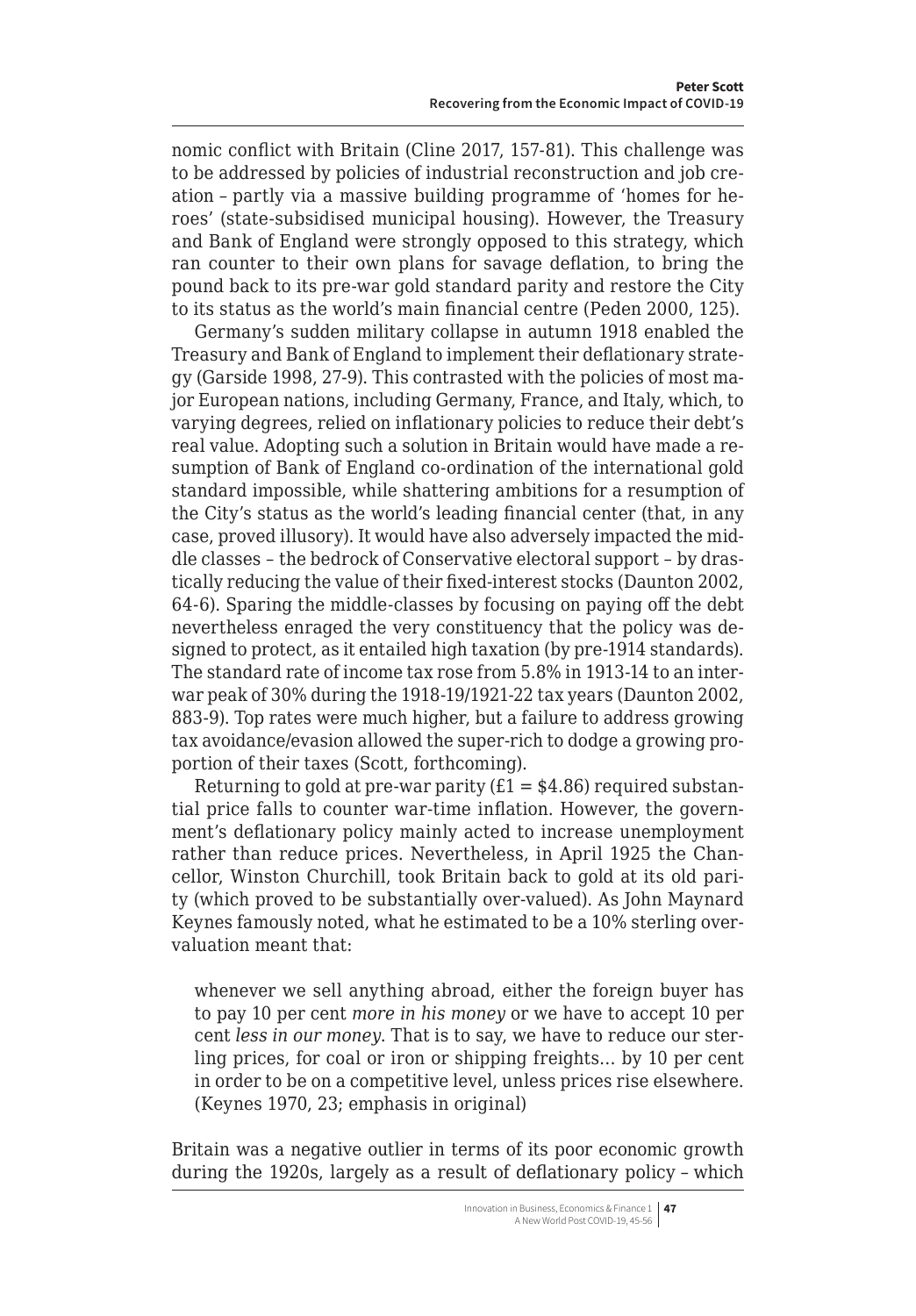<span id="page-3-0"></span>continued after 1925 in order to defend its over-valued exchange rate (Eichengreen 2004, 322-3). Ultimately the policy was not sustainable; a loss of international confidence in sterling triggered a political crisis in the summer of 1931 and one of the first acts of the new Conservative-led 'National' government was to take Britain off the gold standard. Contrary to the Treasury and Bank of England's dire predictions, the value of the pound did not collapse, but settled at a more internationally competitive rate, which assisted Britain in achieving one of the strongest recoveries from the 1929-32 depression. However, despite a surge in economic growth and employment, the staple industries (principally coal, iron and steel, and textiles) were slow to recover from a decade of being priced out of international markets, creating what proved to be a permanent north-south divide in British prosperity.

# 3 The Second Crisis: 1939-51

The Second World War saw a much wider mobilisation of domestic resources than the First, in a conflict where, for a time, Britain stood alone. At its peak, almost all working-age adults, including civilians, were subject to some sort of conscription and, thanks to the Luftwaffe, many urban residents faced a real threat of death or injury. Government accepted the imperative to keep food and other necessities both affordable and available, via a system of rationing, price controls, and subsidies. These policies sharply reduced living standards for the upper and middle classes, while improving the nutrition of many manual workers' families. Rationing did not remove disparities in living standards – the affluent retained their better housing, could still dine at smart restaurants where food was unrationed, and enjoyed better food at home by using the ration coupons of their domestic servants. However, the system was based on equality of sacrifice and "fair shares" for all, according to needs, rather than wants (Roodhouse 2013, 2-6).

Contrary to some popular accounts, there was no consensus within the war-time government that post-war economic policy should prioritise domestic reconstruction and Keynesian full-employment policy. An influential coalition of Bank of England and Treasury officials advocated an economic policy based on prioritising the restoration of sterling's credit-worthiness – in the face of Britain's huge war debts – through another round of severe deflation. Keynes criticised this group for prioritising international "obligations" over the war-time commitment to build a fairer society – which would amount to a repetition of the 1920s gold standard debacle – though his direct influence was ended with his untimely death in April 1946 (Newton 2004, 262-3).

However, the deflationary lobby failed to appreciate the drastic change in popular opinion, reflecting the levelling tendency in socie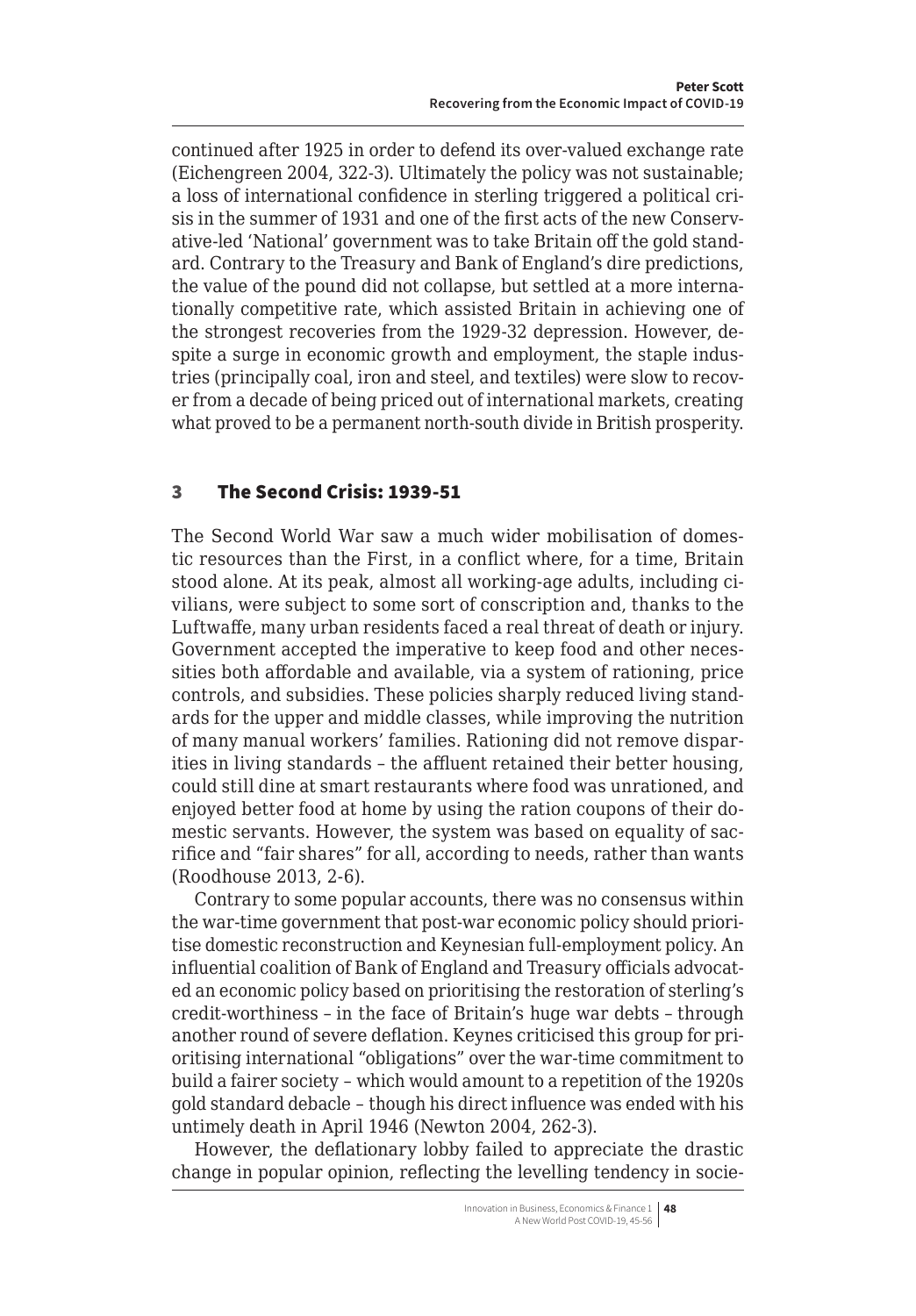ty brought about by the collective nature of the war effort. Most senior politicians recognised the impracticalities of the Bank of England's 'sterling first' policy, while the remainder had their dreams shattered by Labour's landslide 1945 election victory. Clement Atlee's 1945-51 Labour governments used a continuation of rationing and other wartime direct controls to create a comprehensive welfare state and nationalise what Labour saw as key areas of the economy, while avoiding any deflationary plunge into recession. Moreover, they achieved substantial economic growth, with GDP rising at a respectable 2.5% per annum from 1946-51. The October 1951 election saw the return of a Conservative government, which increasingly followed Treasury and Bank of England advice to prioritise a strong and stable pound and an early re-opening of the City, over wider domestic economic and social reconstruction. Nevertheless, many of the gains of the Attlee era, including the NHS, the welfare state, and a commitment to full employment, persisted.

# 4 The Third Crisis: 2008-15

The Credit Crunch was a very different type of economic shock than the two world wars, in part a financial crisis (on a scale never seen before), but also a crisis of the global economic system. From the 1980s, governments had increasingly ceded their regulatory functions to markets, private sector institutions, and central banks, on the basis of a philosophy that markets could fix any problems they could create, if set free from the heavy hand of the state. However, the events of autumn 2008 shattered this myth, as the spike in equities, house prices, and securities based on home mortgages suddenly burst, threatening to bring down the international financial system.

The subsequent fall in house and equity prices over 2008-09 wiped out \$1.5 trillion of British household wealth, equivalent to 50% of GDP (according to an IMF estimate), with 10% of home-owners facing negative equity (Tooze 2019, 156). Internationally, trillions of pounds of taxpayers' money was mobilised by the world's leading industrial nations, to save banks from their own mistakes and mismanagement. The new reality produced a rapid, if short-lived, ideological volteface, with many of the people who had hitherto been the strongest advocates of market-based solutions making ever-more desperate pleas for massive government bailouts. As former Federal Reserve chairman Alan Greenspan admitted, "I made a mistake in presuming that the self-interest of organisations, specifically banks and others, was such that they were best capable of protecting their own shareholders" (Beattie, Politi 2008).

Across the developed world, eye-wateringly expensive bank bailouts were mobilised, via loans, recapitalisations, asset purchases, and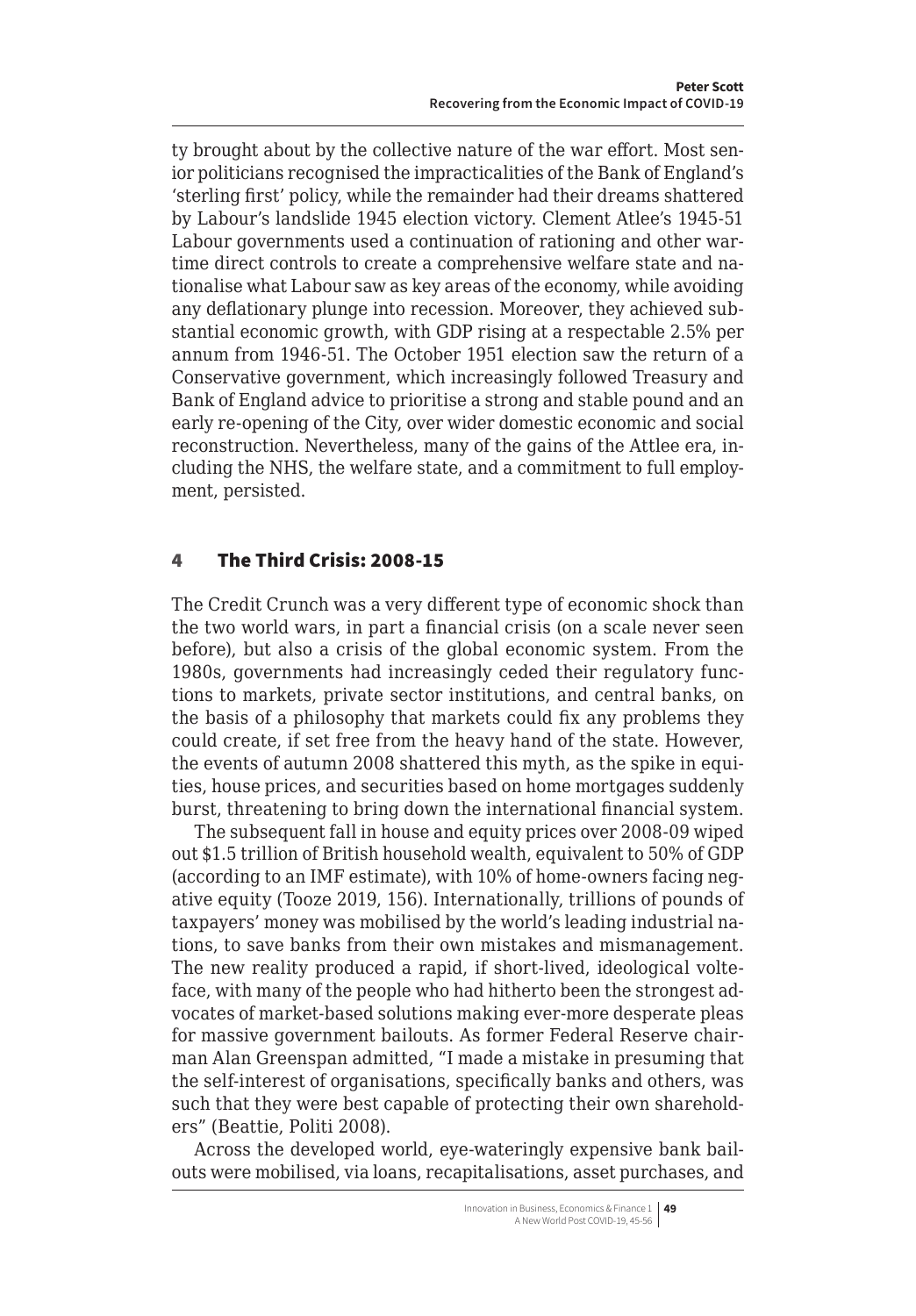<span id="page-5-0"></span>state-backed guarantees. These were reinforced by similarly huge government economic stimulus packages to prevent a global economic meltdown. Gordon Brown's plan to recapitalise Britain's ailing clearing banks, while taking equity stakes in them, is generally regarded as one of the most successful bank bailouts (though the Labour governments of which he had been Chancellor, then PM, must shoulder substantial responsibility for earlier failures to introduce stronger regulation) (Tooze 2019, 190-2). Meanwhile Britain's clearing banks were remarkably unrepentant. For example, RBS – the world's largest bank on the eve of the crisis, based on its 2008 balance sheet – insisted on honouring £1 billion of bonus contracts, despite just having been saved from bankruptcy by an enormous injection of taxpayers' money (Tooze 2019, 292). Then, once the crisis was averted, the banks aggressively lobbied for a quick return to business as usual.

As in 1919 and 1945, the Treasury lobbied for prioritising deficit reduction over maintaining living standards (Tooze 2019, 349). The 6th May 2010 general election failed to produce a Parliamentary majority, with the Tories gaining the most seats and the Liberals holding the balance of power. However, negotiations soon revealed the Liberals' top team to be dominated by economic liberals, having much more in common with the Tories than with Labour. They thus signed up to a Conservative programme of 'austerity', in stark contrast to their manifesto pledges. This was a very different brand of austerity than that employed by the 1945-51 Labour governments, based around 'fair shares' and equality of sacrifice. Instead, austerity was disproportionately targeted on lower income groups, cutting welfare benefits and raising regressive taxes, particularly VAT. The rich were much less impacted, largely due to their ability to avoid or evade taxation and make capital gains through borrowing at historically low interest rates to purchase houses or other scarce real assets, which rose in value owing to the volume of cash chasing them (Moore 2016).

One major element of the Tory-Liberal austerity was a further rolling back of the welfare state. From September 2009 to July 2016 over one million public sector jobs were cut or transferred to the private sector (outstripping the earlier cuts by the Thatcher or Major governments) (Tooze 2019, 350). This included substantial cuts in police numbers (followed, several years later, by an epidemic of gun and knife fatalities), while the NHS was progressively starved of resources (relative to its sector-specific inflation rate), leaving it ill-equipped to cope with a major flu epidemic, let alone the worst pandemic for a century. There were also deep cuts in welfare benefits. The 2012 Welfare Reform Act replaced unemployment-related and income benefits by Universal Credit. Despite some positive features (such as rationalising the benefits system), it required claimants to wait over a month before receiving their first payment. As many had little or no savings, waiting five or six weeks without money often led to be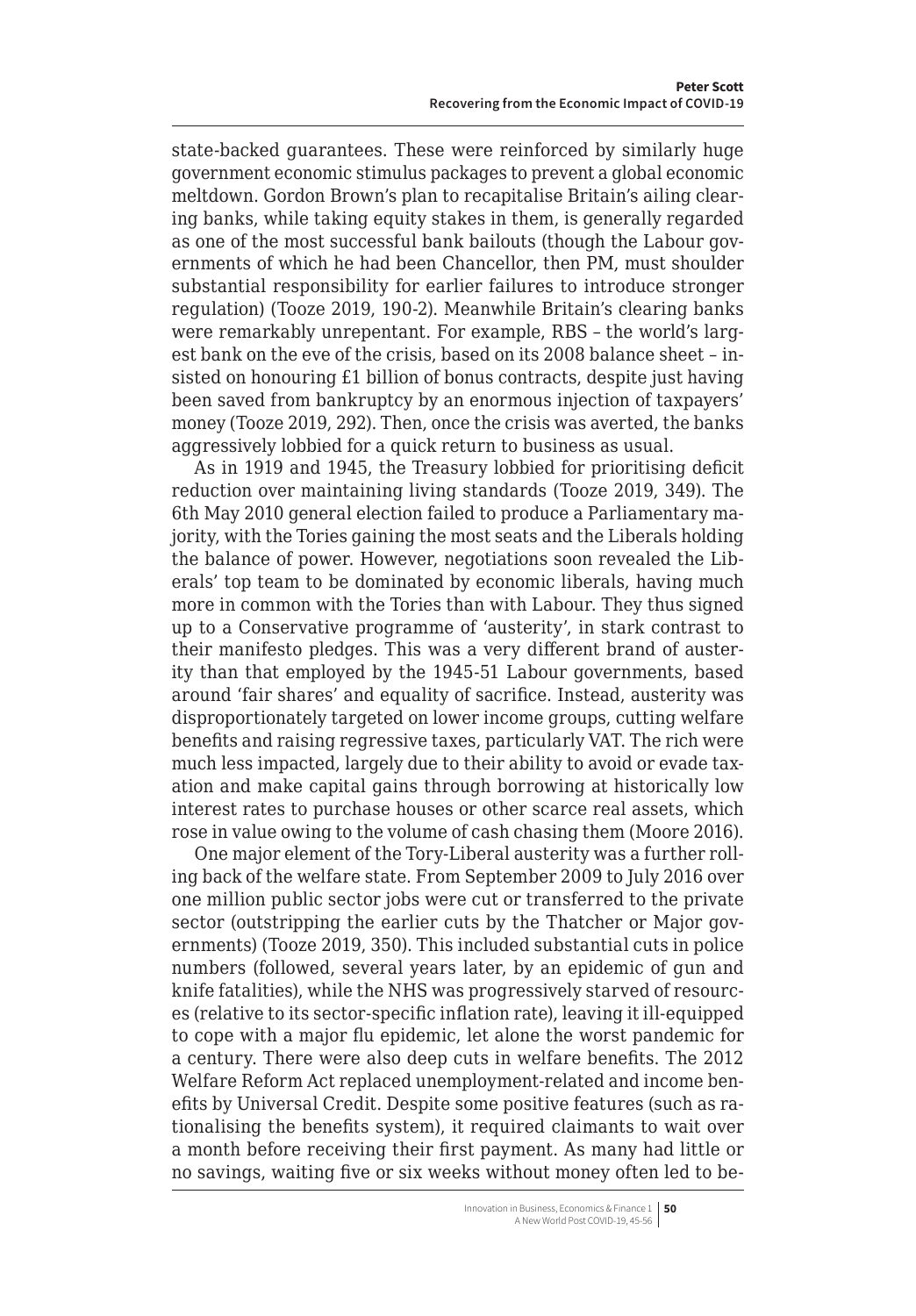ing evicted from their homes and/or amassing huge debts to 'payday lenders', charging extortionate interest rates. This plunged substantial numbers of families into the type of deep absolute poverty not seen in Britain since the 1930s, including several cases of death by starvation for vulnerable people refused benefits (Butler 2020).

## 5 Lessons for the Pandemic

The pandemic is creating a debt burden of similar magnitude to these earlier crises. Britain's budget deficit is likely to approach £350 million by the end of 2020, while the national debt is expected to rise to over 100% of GDP (Warner 2020). However, this time there is particularly widespread support for an expansionary solution, from a broad range of the political spectrum. Influential commentators have pointed out that debt is not as big a problem as the 'Treasury view' suggests. Major trading nations typically borrow in their own currency, from their own people – though the debtors and creditors are not one and the same. Government debt is disproportionately owned by the rich, but less so than was the case in 1920 or 1945, owing to the rise of institutional investors that view government debt as a safe, if low yielding, asset.

Adam Tooze and others have suggested that a wealth tax and/or a move against corporate and personal tax evasion would more fairly realign debt holders and payers, thereby avoiding the recent pattern of lower income groups being the main losers from crises and recessions. Moreover, these policies would avoid deflation and thus stimulate growth, in turn reducing the aggregate burden of the debt. Another round of Quantitative Easing would assist growth and the debt burden, while also further lowering interest rates and internalising the debtor-creditor relationship (the state owes debts to itself). 'Printing money' is potentially inflationary, but given the strong deflationary momentum of a 'depression' (even a threatened one) inflationary pressures are severely muted (Tooze 2020). While Britain's debts from the crisis appear staggering, they are unremarkable compared to the other G7 nations (which have typically introduced larger stimulus/support packages) and Britain has the advantage of 'safe haven' appeal to investors facing turbulent international conditions.<sup>1</sup>

In addition to the obvious moral case for equitably spreading the costs of a catastrophe that has impacted all sections of society, there is also a strong economic case. As table 1 shows, while the deflation-

<sup>1</sup> "The Guardian View on Government Debt: Sensible, not Spendthrift". *The Guardian*, 14 May 2020, 2. [https://www.theguardian.com/commentisfree/2020/may/14/the](https://www.theguardian.com/commentisfree/2020/may/14/the-guardian-view-on-government-debt-sensible-not-spendthrift)[guardian-view-on-government-debt-sensible-not-spendthrift](https://www.theguardian.com/commentisfree/2020/may/14/the-guardian-view-on-government-debt-sensible-not-spendthrift).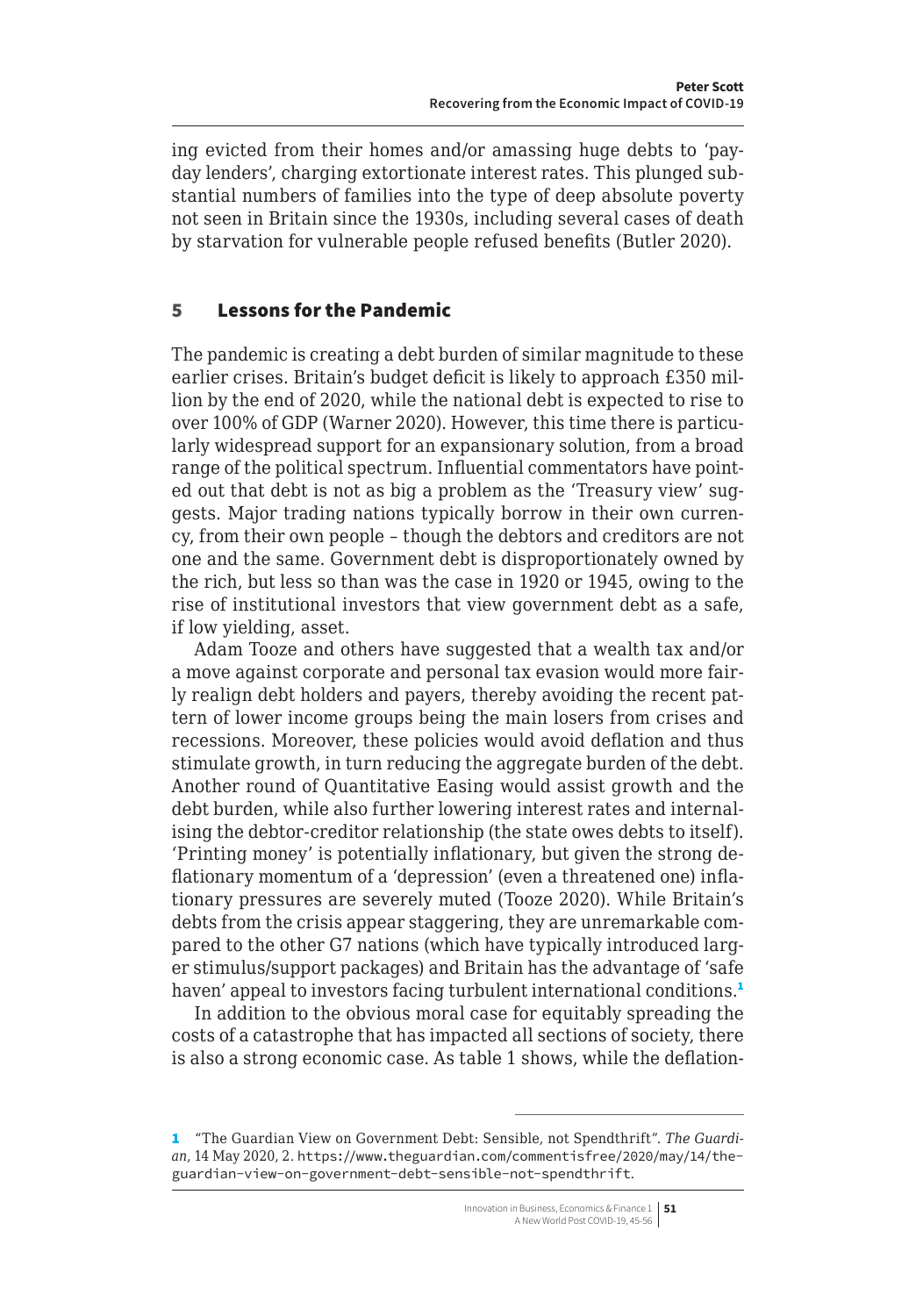<span id="page-7-0"></span>ary solutions pushed by the Treasury and Bank of England after the First World War and the Credit Crunch may have been beneficial for the City of London and the banking and financial sectors, this came at the cost of very slow aggregate growth. In contrast, the more expansionary and broadly-based policies pursued by the Attlee Labour governments achieved significantly higher growth, without preventing them from pursuing other priorities, such as physical reconstruction and founding the modern welfare state.

**Table 1** Average GDP growth per annum during the first five, and ten, years following the three crises

| Average GDP growth for recovery |                      |         |          |
|---------------------------------|----------------------|---------|----------|
| <b>Crisis</b>                   | <b>Starting year</b> | 5 years | 10 years |
| First World War                 | 1919                 | $-0.71$ | 0.79     |
| Second World War                | 1946                 | 2.45    | 2.92     |
| Credit Cruch                    | 2009                 | 1.94    | 1.86     |

Source: Williamson, S.H. (2020). "Annualized Growth Rate of Various Historical Economic Series". MeasuringWorth. https://www.measuringworth.com/ calculators/growth/index.php (UK GDP growth index)

Many eminent contemporary economists, notably J.M. Keynes in the first two crises and – during the Credit Crunch – Paul Krugman, were deeply critical of policy prescriptions that would both generate mass unemployment and reduce growth (Keynes 1931; Tooze 2019, 372). In 2020 there are particularly strong reasons for choosing an expansionary strategy, aimed at boosting growth by creating the necessary conditions for the recovery of businesses hit by the crisis. First, this crisis is different from the three discussed above in that there is no 'fundamental disequilibrium' in the economy from inflationary pressures, speculative euphoria, world overproduction, or physical capital destruction. The problem is mainly one of hugely enlarged government debt, which could be addressed by long-term funding, taking advantage of extraordinarily low interest rates. As long as economic growth out-paces the interest rate on government bonds, the real burden of the debt will fall over time, even if it is never paid-off (Hounsel 2020). The government could also follow Gordon Brown's precedent in insisting that loans to ailing businesses should include an equity stake for the government. In addition to reducing firms' debt problems, this would also effectively compel shareholders to make a contribution to their companies' financial support.

Secondly, there is plenty of scope for raising tax rates for the rich. In 1970 the top 0.1% and top 1% of personal incomes had income shares of 0.73 and 4.83% of all post-tax personal income. How-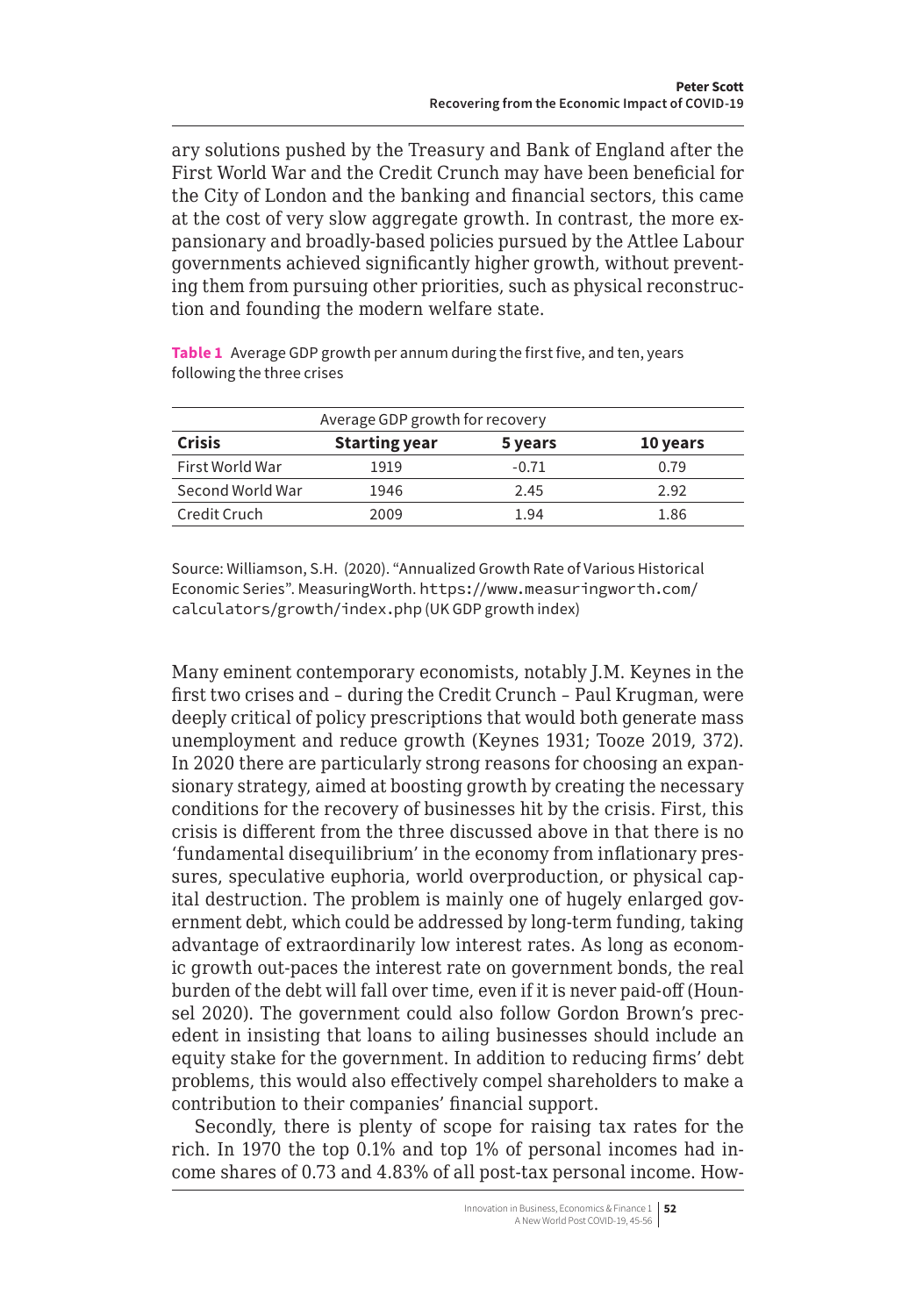ever, tax cuts during the 1980s and 1990s, together with growing tax avoidance (facilitated by the abolition of capital export controls), boosted their respective incomes shares to 3.5 and 10.3% by 2000, while the twenty first century has seen further pre- and post-tax income share gains for these groups (Atkinson 2007, 104-5). Even a partial reversal of their tax cuts and tax evasion loopholes could greatly increase the income tax take, especially if accompanied by effective measures against tax avoidance/evasion. There is also good reason to think that initiatives to tackle endemic personal tax avoidance/evasion would command stronger international support than in the pre-COVID-19 era. Most other major nations face similar imperatives to increase the tax take. British governments have played no small role in covertly supporting the tax avoidance industry, as part of a broader strategy to support the City of London. If the UK showed that it was finally serious about addressing tax avoidance/evasion, it might find strong support among other European nations.

Higher taxes for top incomes are also likely to be more politically acceptable in the wake of the pandemic. Government has taken on responsibilities to maintain the incomes of a substantial proportion of the population, together with interventions in the lives of British citizens on a scale unprecedented in peacetime. This has produced a 'levelling tendency' reminiscent of the Second World War. For example, the iron curtain that had separated the NHS and the private hospital sector was suddenly torn down in March 2020, effectively requisitioning (by agreement) all private hospital capacity (Neville, Plimmer 2020). A more tacit, but possibly more important, trend has been the re-evaluation of the societal 'worth' of occupations which, despite being skilled, have become relatively less well-paid since the 1980s, especially the nursing and other 'caring' professions. While during Teresa May's administration her Chancellor, Philip Hammond, could brusquely sweep aside calls to remove the austerity-induced cap on public sector pay by stating that public-sector workers were already 'overpaid' (Walker 2017), television coverage of NHS and other carers working long shifts at real risk to their lives (largely owing to shortages of vital equipment) gave the public a more realistic view of their calling. NHS and other care workers have emerged as the heroes of this conflict, as evidenced by an outpouring of popular support, ranging from the Thursday night clapping ritual to street art.

While both May and, especially, Hammond, were arch fiscal conservatives, Boris Johnson's interventionism during the COVID-19 emergency and his longer-term record as London mayor paints a more complex picture of a politician who is at least prepared to consider other options if the political climate is conducive. With the possible exception of Winston Churchill's war-time government, Conservativeled administrations have typically preferred the "Night Watchman state" model, of intervention only to reset the market mechanism,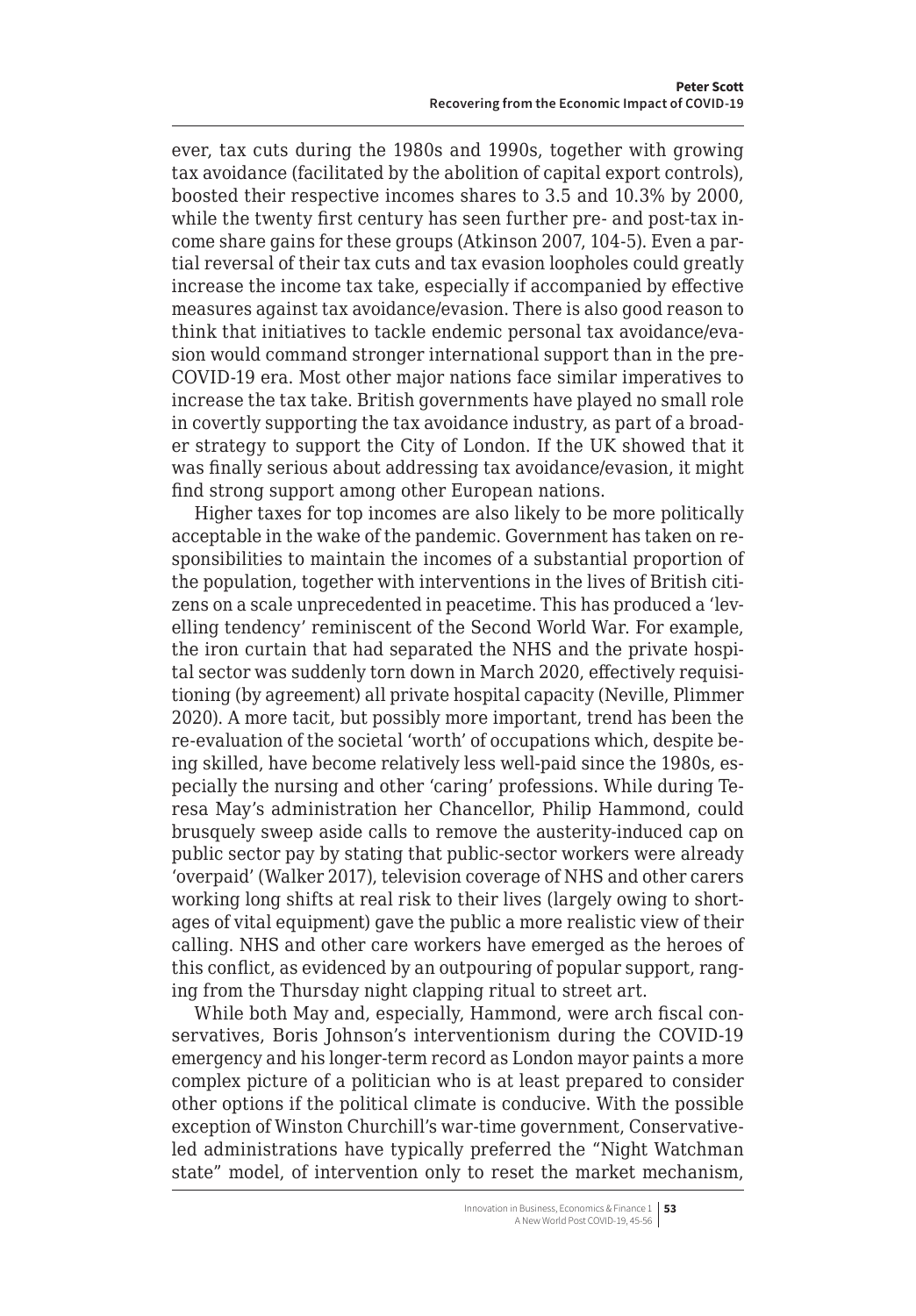rather than the Bismarckian "developmental state" (Bresser-Pereira 2016). However, it is at least plausible that this might be up for reevaluation, especially if the public and academics show their support for an expansionary route out of this crisis rather than another sacrifice of British economic growth and living standards to meet the narrow interests of the City and the banks.

However, while the Bank of England appears to be broadly supportive of an expansionary policy, the Treasury has reverted to type. Coronavirus debts threaten to become "the battering ram for a new campaign of austerity" (Tooze 2020). A leaked 5th March 2020 Treasury assessment proposed a package of tax increases and spending cuts (including a two-year public sector pay freeze) – equivalent to a 5% increase in the basic rate of income tax – to "enhance credibility and boost investor confidence", despite there being no signs of investors losing confidence in Britain.<sup>2</sup> Even the normally conservative *Daily Telegraph* was appalled, publishing an article beginning, "There is a special place in Purgatory for Her Majesty's Treasury… Its COVID-19 blueprint for fiscal retrenchment borders on macroeconomic insanity [...] The thinking is a throwback to the inflexible 'Treasury View'", that so exasperated John Maynard Keynes (Evans-Pritchard 2020).

One of the most important lessons from all four crises is that the Treasury is past its sell-by date; indeed it was already past it in 1920. A particularly valuable administrative innovation would be to replace the Treasury with an economics ministry, with a remit giving equal weigh to economic growth and the Treasury's traditional finance functions. However, any real change would require a wholesale cull of senior staff, replacing the Treasury mandarins with professional economists. Only then will the British economy finally be able to break free from the Treasury's dead hand.

<sup>2</sup> "Treasury says virus to cost £300 bn as it warns of tax rises and pay freeze: confidential analysis of economic impact lays out options for the Chancellor to cover extraordinary expense of lockdown". *Daily Telegraph*, 13 May 2020, 1. [https://www.press](https://www.pressreader.com/uk/the-daily-telegraph/20200513/281479278596293)[reader.com/uk/the-daily-telegraph/20200513/281479278596293](https://www.pressreader.com/uk/the-daily-telegraph/20200513/281479278596293).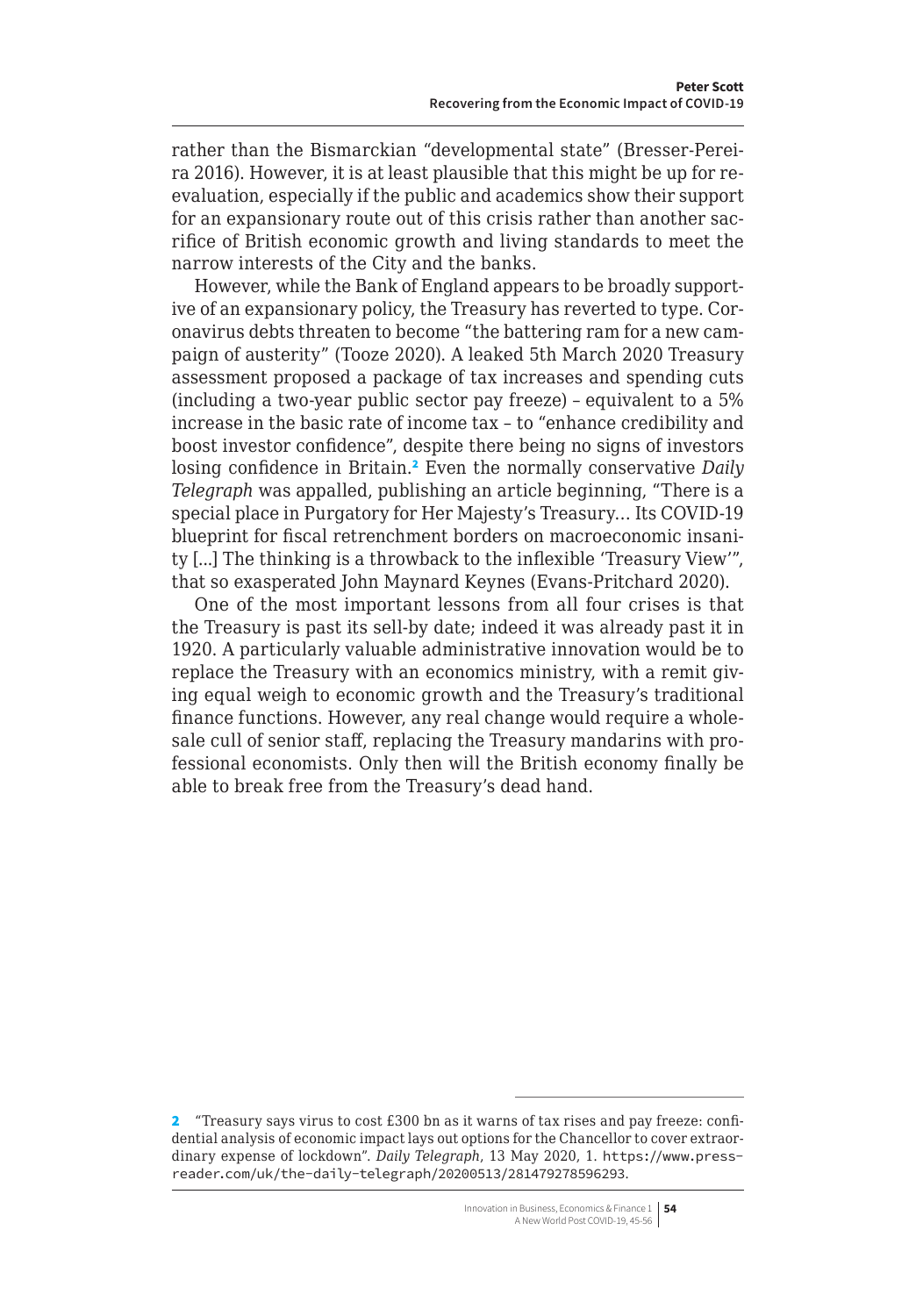## **Bibliography**

- Atkinson, A.B. (2007). "The Distribution of Top Incomes in the United Kingdom, 1908-2000". Atkinson, A.B.; Piketty, T. (eds), *Top Incomes Over the Twentieth Century*. Oxford: Oxford University Press, 82-140.
- Beattie, A.; Politi, J. (2008). "'I Made a Mistake,' Admits Greenspan". *Financial Times online*, 23 October 2008. [https://www.ft.com/content/](https://www.ft.com/content/aee9e3a2-a11f-11dd-82fd-000077b07658) [aee9e3a2-a11f-11dd-82fd-000077b07658](https://www.ft.com/content/aee9e3a2-a11f-11dd-82fd-000077b07658).
- Butler, P. (2020). "Disabled Man Starved to Death After DWP Stopped His Benefits". *Guardian online*, 28 January. [https://www.theguardian.com/](https://www.theguardian.com/society/2020/jan/28/disabled-man-starved-to-death-after-dwp-stopped-his-benefits) [society/2020/jan/28/disabled-man-starved-to-death-after](https://www.theguardian.com/society/2020/jan/28/disabled-man-starved-to-death-after-dwp-stopped-his-benefits)[dwp-stopped-his-benefits](https://www.theguardian.com/society/2020/jan/28/disabled-man-starved-to-death-after-dwp-stopped-his-benefits).
- Cline, P. (2017). "Winding Down the War Economy: British Plans for Peacetime Recovery, 1916-19". Burk, K., *War and the State. The Transformation of British Government 1914-1919*. London: Routledge, 157-81. [https://doi.](https://doi.org/10.4324/9781315779720) [org/10.4324/9781315779720](https://doi.org/10.4324/9781315779720).
- Daunton, M.J. (2002). *Just Taxes. The Politics of Taxation in Britain, 1914-1979*. Cambridge: Cambridge University Press.
- Eichengreen, B. (2004). "The British Economy Between the Wars". Floud, R.; Johnson, P., *The Cambridge Economic History of Modern Britain*. Cambridge: Cambridge University Press, 314-43. [https://doi.org/10.1017/](https://doi.org/10.1017/CHOL9780521820370.013) [CHOL9780521820370.013](https://doi.org/10.1017/CHOL9780521820370.013).
- Evans-Pritchard, A. (2020). "The Treasury is Wrong: We Don't Need Hairshirt Austerity". *Daily Telegraph*, 13 May. [https://search.proquest.com/](https://search.proquest.com/news/docview/2402189566/2AC7EB9B63494E3DPQ/2?accountid=13460) [news/docview/2402189566/2AC7EB9B63494E3DPQ/2?account](https://search.proquest.com/news/docview/2402189566/2AC7EB9B63494E3DPQ/2?accountid=13460) [id=13460](https://search.proquest.com/news/docview/2402189566/2AC7EB9B63494E3DPQ/2?accountid=13460).
- Garside, W.R. (1998). "The Economic Legacy of Conflict: Britain in the Aftermath of the First World War". Berghoff, H.; von Friedeburg, R. (eds), *Change and Inertia. Britain under the Impact of the Great War*. Bodenheim: Philo, 25-36.
- Hounsel, H. (2020). "Who Pays for This". Collaborative Fund Blog, Apr 17, 2020. <https://www.collaborativefund.com/blog/who-pays-for-this/>.
- Keynes, J.M. (1931). *Essays in Persuasion*. London: Papamoa Press.
- Keynes, J.M. (1970). "The Economic Consequences of Mr Churchill", abbreviated reprinted version, 27-43, in Pollard, S., *The Gold Standard and Employment Policies between the Wars*. London: Methuen.
- Moore, J. (2016). "An RBS Scandal: Haven't We Already Seen This Movie?". *Independent online*, 17 February 2016. [https://www.independent.co.uk/](https://www.independent.co.uk/news/business/comment/an-rbs-scandal-haven-t-we-already-seen-this-movie-a6878531.html) [news/business/comment/an-rbs-scandal-haven-t-we-already](https://www.independent.co.uk/news/business/comment/an-rbs-scandal-haven-t-we-already-seen-this-movie-a6878531.html)[seen-this-movie-a6878531.html](https://www.independent.co.uk/news/business/comment/an-rbs-scandal-haven-t-we-already-seen-this-movie-a6878531.html).
- Neville, S.; Plimmer, G. (2020). "NHS Enlists All English Private Hospitals to Treat Coronavirus". [FT.com](http://FT.com) *website*, 21 March. [https://www.ft.com/content/](https://www.ft.com/content/c9a9be78-6b7b-11ea-89df-41bea055720b) [c9a9be78-6b7b-11ea-89df-41bea055720b](https://www.ft.com/content/c9a9be78-6b7b-11ea-89df-41bea055720b).
- Newton, S. (2004). "Keynesianism, Sterling Convertibility, and British Reconstruction 1940-1952". Michie, R.; Williamson, P. (eds), *The British Government and the City of London in the Twentieth Century*. Cambridge: Cambridge University Press, 257-75.
- Peden, G.C. (2000). *The Treasury and British Public Policy 1906-1959*. Oxford: Oxford University Press.
- Roodhouse, M. (2013). *Black Market Britain, 1939-1955*. Oxford: Oxford University Press.